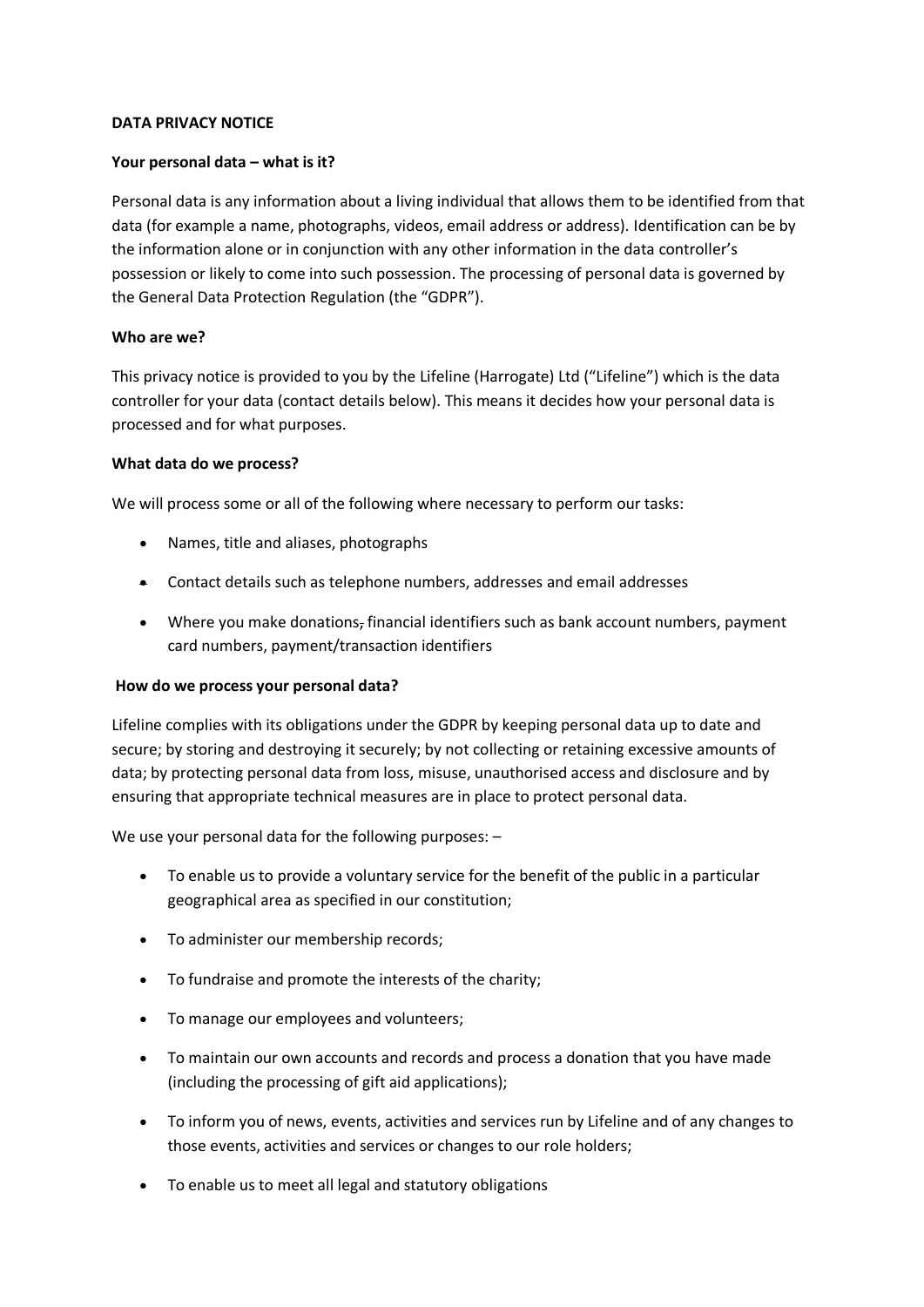- To carry out comprehensive safeguarding procedures (including due diligence and complaints handling) in accordance with best safeguarding practice from time to time with the aim of ensuring that all volunteers and residents at risk of harm or neglect are provided with safe environments;
- To seek your views or comments;
- To send you communications which you have requested and that may be of interest to you, these may include information about campaigns, appeals and other fundraising activities;
- To process a grant or application for a role.

# **What is the legal basis for processing your personal data?**

- Explicit consent of the data subject (i.e. the individual to whom the data relates) so that we can keep you informed about news, events and activities.
- Processing is necessary for carrying out legal obligations, for example in relation to Gift Aid or under employment, social security or social protection law, or a collective agreement, or as required by law;
- Processing is carried out by a not-for-profit body with a political, philosophical, religious or trade union aim provided: –
	- o The processing relates only to members or former members (or those who have regular contact with it in connection with those purposes); and
	- o There is no disclosure to a third party without consent;
- Processing is necessary for our legitimate interests or the legitimate interests of a third party, for example our safeguarding work to protect those at risk.

# **Sharing your personal data**

Your personal data will be treated as strictly confidential and we will only share your data with third parties outside of Lifeline where it is necessary for the performance of our tasks or with your consent.

# **How long do we keep your personal data?**

We will keep some records permanently if we are legally required to do so. We may keep some other records for an extended period of time. For example, it is current best practice to keep financial records for a minimum period of 6 years to support HMRC audits. In general, we will endeavour to keep data only for as long as we need it and will delete it when it is no longer needed.

# **Your rights and your personal data**

Unless subject to an exemption under the GDPR, you have the following rights with respect to your personal data: –